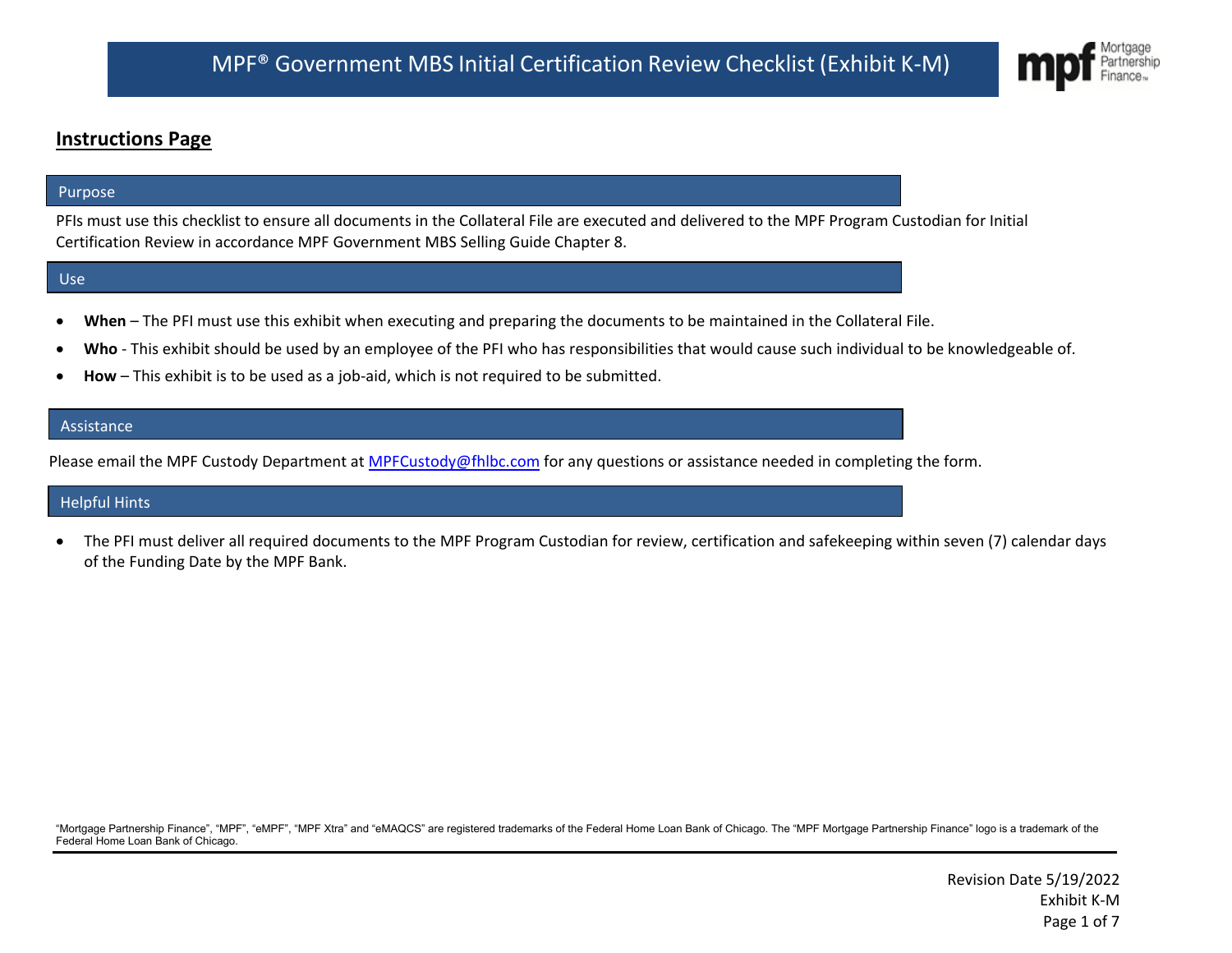

# **MPF GOVERNMENT MBS**

|  | Loan Funding Report - Verify that the following items on the file label and Note match                                                                          |
|--|-----------------------------------------------------------------------------------------------------------------------------------------------------------------|
|  | <b>File Label &amp; Note:</b>                                                                                                                                   |
|  | PFI Name                                                                                                                                                        |
|  | <b>Master Commitment Number</b>                                                                                                                                 |
|  | <b>Borrower Name</b>                                                                                                                                            |
|  | MPF Loan Number (MPF Program Custodian Only)                                                                                                                    |
|  | PFI Loan Number                                                                                                                                                 |
|  | Original principal amount of the Note - alpha, numeric                                                                                                          |
|  | Interest Rate - alpha, numeric                                                                                                                                  |
|  | First payment date stated on the Note                                                                                                                           |
|  | Last payment date stated on the Note (maturity date)                                                                                                            |
|  | Monthly principal and interest (P&I) amount (can be over or under \$0.01) - alpha, numeric                                                                      |
|  | Use of the legal documents specified by the applicable Government Agency and appropriate for the State in which the security property is                        |
|  | located. No modifications to any Security Instrument or Note is permitted other than as required by the applicable Government Agency or                         |
|  | by law.                                                                                                                                                         |
|  | Note- Verify the following items for the Note:                                                                                                                  |
|  | Note is original                                                                                                                                                |
|  | All pages of the Note are present (verify by page number: 1of 4, 2 of 4, etc.)                                                                                  |
|  | Note Date: Date on Note must match date on Assignment                                                                                                           |
|  | Co-Borrower: Co-Borrower Name on Note must match Assignment exactly. Over and Undersigning is acceptable                                                        |
|  | Notarization, Acknowledgement or Witness: Any sections of the Note with notarization, acknowledgement, or witness are complete and have<br>original signatures. |
|  | Notary Date: If both the notary date and the borrower signature date are on the Note, both signature dates must match and must be dated on                      |
|  | or before the Note date.                                                                                                                                        |
|  | Original Signatures: Original signature(s) is consistent with Borrower and Co-Borrower name(s); (over and under signing is acceptable).                         |
|  | Lost Instrument Bond or Lost Note Affidavit: Not allowed on MPF Government MBS                                                                                  |
|  | Endorsement Chain (Servicing Released): The endorsement chain is from the Originator to the PFI and then from the PFI to the Federal Home                       |
|  | Loan Bank of Chicago and is typed or stamped directly onto the Note (stickers or any other type of removable attachments are not                                |
|  | acceptable). For intervening endorsements, the chain of endorsements must be complete from the Originator to the PFI. The final                                 |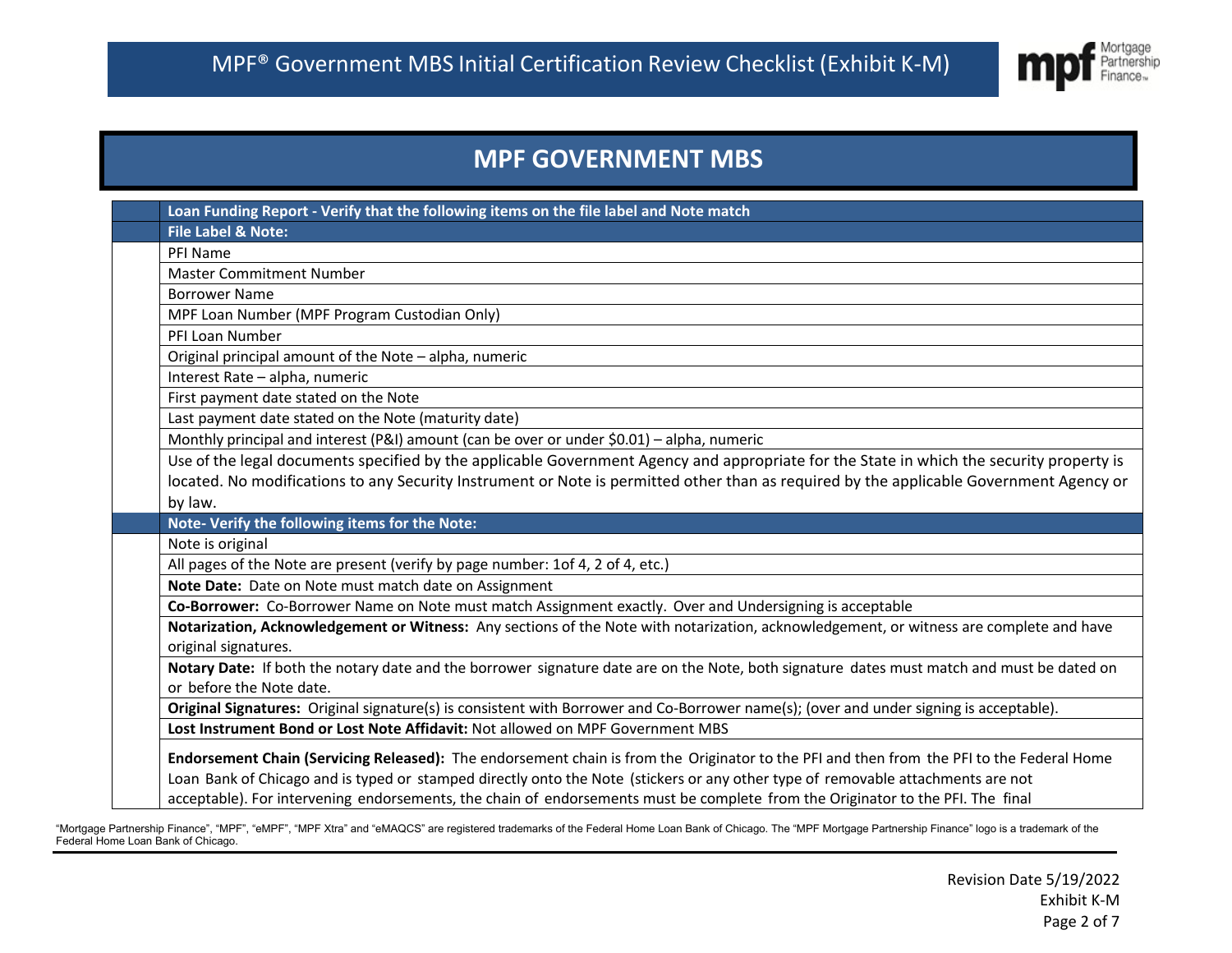

endorsement cannot include a date.

**Endorsement Chain (Servicing Retained):** For intervening assignments, the chain of endorsements must be complete from the Originator to the PFI. Verify that the endorsement chain is from the Originator to the PFI and then PFI to \_\_\_\_\_\_ [blank]. The final endorsement cannot include a date

**Endorser Name:** Endorser (PFI) name includes original signature of Designated Officer (who must be an employee of the PFI), along with typed name AND title. The PFI cannot delegate the execution of the endorsement to an attorney-in-fact. If a facsimile signature is used, the Custodian must contact the MPF Provider to ensure that the PFI is in compliance with the MPF Guide requirements for delivering documents with facsimile signatures.

**Endorsement Form (Servicing Released):** The endorsement must be in the form of "Pay to the order of the Federal Home Loan Bank of Chicago, without recourse."

**Endorsement Form (Servicing Retained):** The endorsement must be in the form of "Pay to the order of  $\blacksquare$ , without recourse."

**Riders, Addendum, Modification or Assumption- Verify the following items that modify the Note (if applicable):**

Document is present and original.

If it is a copy, the document must be certified by the PFI (Copies are not allowed for MPF Government MBS).

All pages are present (verify by page numbers: 1 of 4, 2 of 4, etc.).

Signature(s) is/are present (MPF Government MBS requires borrower and co-borrower signature, if applicable).

Rider references the Note (MPF Government MBS only).

**Assignment- Verify the following items on the Note match the Assignment:**

**Borrower Name:** Names on Note and Assignment must match exactly.

For MPF Program Custodian: If name does not match Loan Funding Report, do not cite Exception. Notify MPF Provider with correction to Loan *Funding Report via 'E' File.*

**Co-Borrower:** Co-Borrower Name on Note must match Assignment exactly. Over and Undersigning is acceptable

**Note Date:** Date on Note must match date on Assignment

**Over and Undersigning:** Acceptable on all assignments

Street address (including unit number, if applicable), city, state, zip (verify zip if available): Address on Note and Assignment must match exactly, if provided on the Assignment.

**Intervening Assignments- Verify the following items for intervening assignments (if applicable):** If the PFI delivering the loan is not the Originator, then the PFI must provide an Intervening Assignment. If MERS is designated in the Security Instrument as the original Mortgagee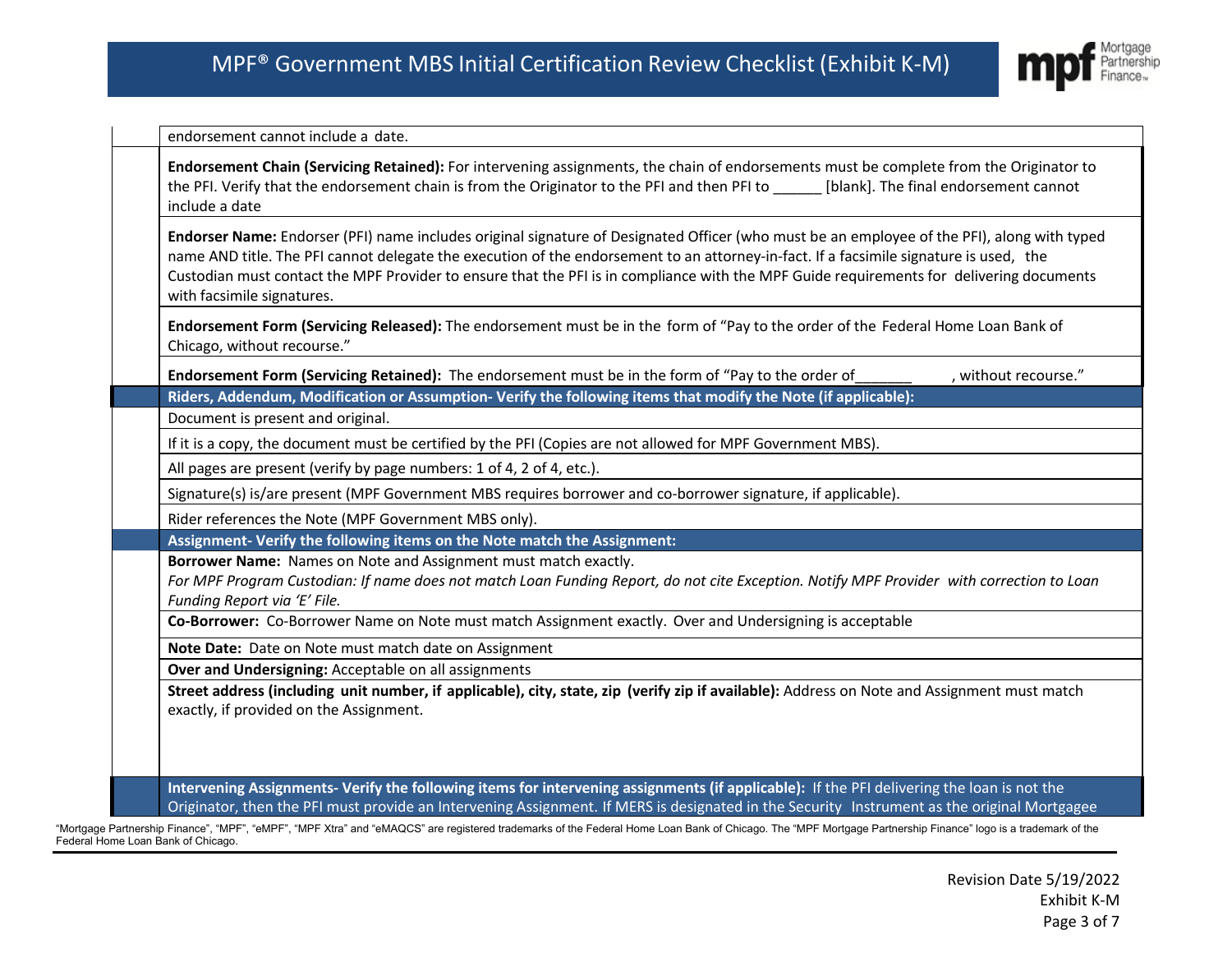## MPF® Government MBS Initial Certification Review Checklist (Exhibit K-M)



(MOM), no Intervening Assignments are needed as long as the Mortgage remains registered with MERS. If registered with MERS but MERS is not the original Mortgagee, a complete chain of title from the original

There is a complete Assignment chain from original Mortgagee to the current PFI. Each required Assignment may be a recorded original, a copy of a recorded Assignment, or a copy of the Assignment sent for recording. (Assignments from an Affiliate Servicer to the PFI can be unrecorded if original is delivered.)

If a copy, the Intervening Assignment must be a certified copy.

All pages must be present.

Borrower name(s) is consistent with Note.

 Evidence of recording on original. (Review of this item is not required if the MPF Provider provides a waiver stating that an unrecorded original Assignment is acceptable.)

If witness name is typed, the signature must be present.

The Borrower name(s) on the Intervening Assignment must match the Borrower(s) name on the Mortgage.

**PFI Assignment- Verify the following items for the current Assignment from the PFI:**

Assignment is present and must not be "without recourse."

Assignment is original (verify by original signatures).

Borrower name(s) is consistent with the Note.

Assignor is the same as the PFI, and assignee is left blank.

Any sections with notarization, acknowledgment, or witness are complete and have an original signature.

Original signature of Mortgagee or beneficiary (Designated Officer).

 If the Mortgage is registered with MERS as assignee or if MERS is designated in the Security Instrument as the original Mortgagee (MOM), then no PFI Assignment to blank is required. If MERS is designated in the Security Instrument as the original Mortgagee (MOM), a copy of the first page of the Security Instrument is required displaying the Mers Min Number and Mers verbiage.

Date of Assignment is on or after the Note date.

Assignment contains the property address or legal description.

Assignment contains the date of the Mortgage.

The Borrower name(s) on the Assignment must exactly match the Borrower name(s) on the Mortgage.

**Allonge- If an allonge is present, verify the following:**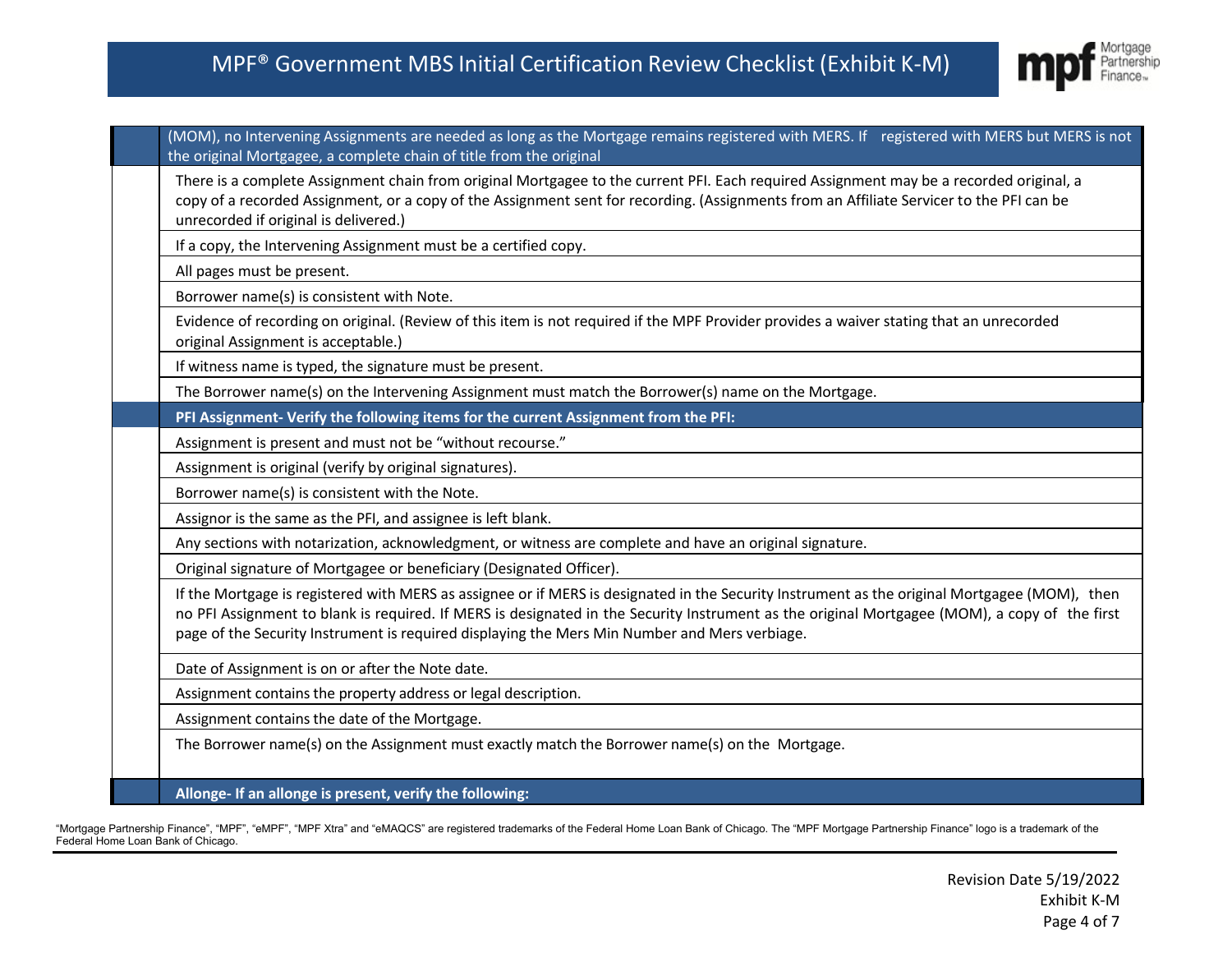

| References to Note must accurate; at least 2 references needed. (For example: Borrower names, loan number, Note date, and property address.)                                                                                                    |
|-------------------------------------------------------------------------------------------------------------------------------------------------------------------------------------------------------------------------------------------------|
| If dated, the date is not prior to the Note date.                                                                                                                                                                                               |
| MERS-Verify the following for all Mortgage Loans if the Assignment chain ends at MERS:                                                                                                                                                          |
| MIN is present in the Data                                                                                                                                                                                                                      |
| If the MIN is not present in the data, an exception will be cited.                                                                                                                                                                              |
| CEMA- For all CEMA Mortgage Loans, verify the following items:                                                                                                                                                                                  |
| <b>Consolidated Note:</b>                                                                                                                                                                                                                       |
| Must be original                                                                                                                                                                                                                                |
| Must be signed by the Borrower(s)                                                                                                                                                                                                               |
| Must be endorsed in blank by the PFI                                                                                                                                                                                                            |
| Must have the proper chain of endorsement                                                                                                                                                                                                       |
| Must contain the "amend and restate" language at the top of the instrument                                                                                                                                                                      |
| Must follow all other certification requirements                                                                                                                                                                                                |
| The executed and recorded original CEMA, Fannie Mae Form 3172 is present (CEMA can be a certified copy of the original that was                                                                                                                 |
| sent to the recording office).                                                                                                                                                                                                                  |
| The dollar amount entered in the first blank in Section I (page 1) of the CEMA and the consolidated principal amount of the                                                                                                                     |
| Consolidated Note must be the same.                                                                                                                                                                                                             |
| If new funds were advanced, number 1 on Exhibit A should refer to both the Gap Mortgage and the Gap Note.                                                                                                                                       |
| The dollar amount entered in the second blank in Section I (page 1) of the CEMA and the dollar amount entered in the corresponding                                                                                                              |
| blank on Exhibit A (List of Mortgages, Notes, and Agreements) must be the same.                                                                                                                                                                 |
| CEMA must be signed by Borrower(s) and a representative of the Originator.                                                                                                                                                                      |
| If the last page of the CEMA contains completed Notary information, it must be signed, and dated.                                                                                                                                               |
| The Mortgaged Property is in New York.                                                                                                                                                                                                          |
| CEMA must include Exhibits A through D:                                                                                                                                                                                                         |
|                                                                                                                                                                                                                                                 |
| Exhibit A (List of Mortgages, Notes, and Assignments) - list of all notes and mortgages being consolidated, extended and<br>modified. The original notes listed in Exhibit A (the Gap Note and other prior notes and CEMAs) are not required to |
| be held by the Custodian.                                                                                                                                                                                                                       |
| <b>Exhibit B</b> (Property Description (legal description of property)                                                                                                                                                                          |
| Exhibit C (Consolidated Note and Addenda) - must contain the required "amend and restate" language described in the                                                                                                                             |
| Consolidated Note section above. Exhibit C does not need to show the Borrower(s) signature(s).                                                                                                                                                  |
| CEMA:                                                                                                                                                                                                                                           |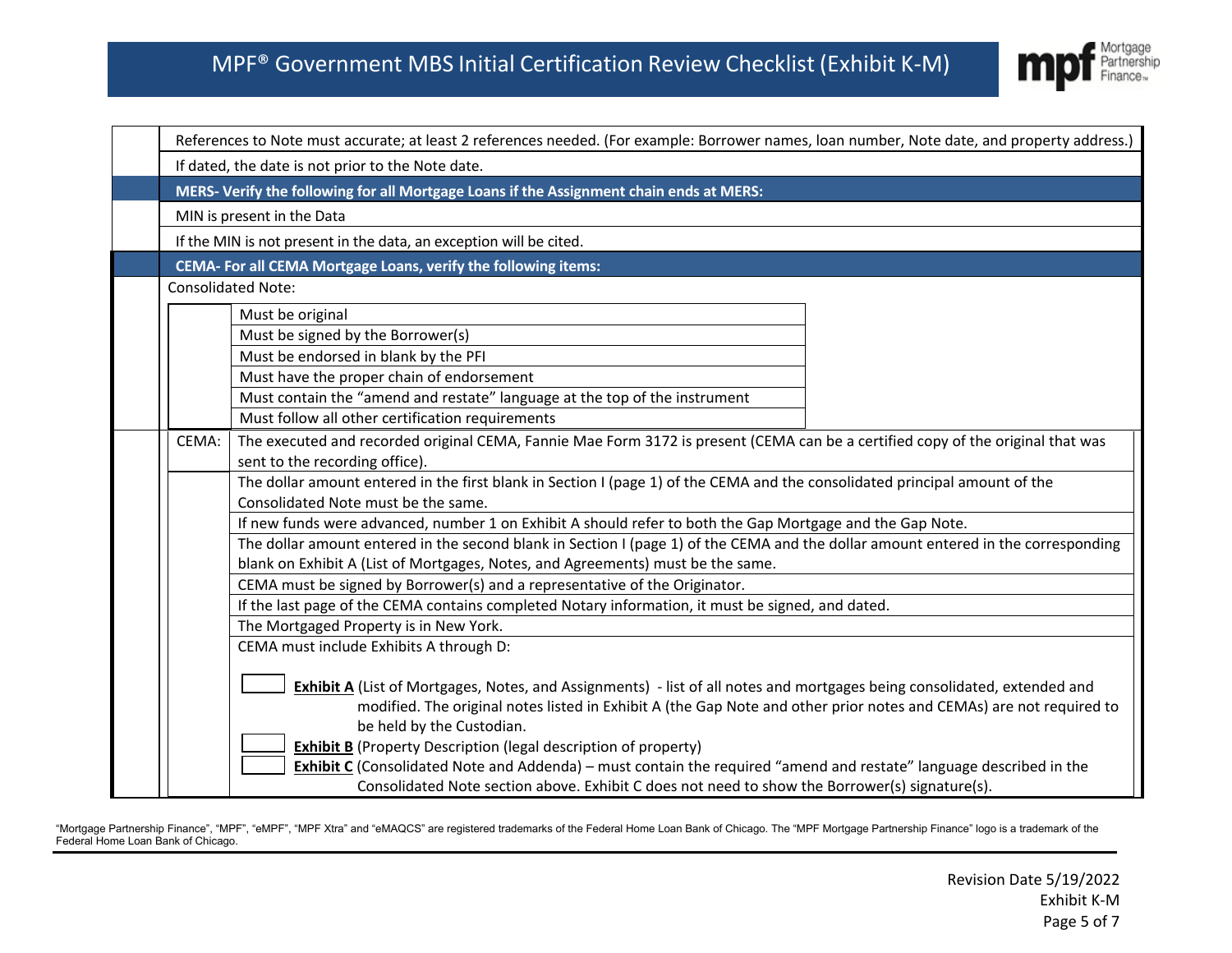

| Exhibit D (Consolidated Mortgage and Riders) – the dollar amount entered in the first blank in Section I (page1) of the CEMA<br>and the dollar amount entered in the corresponding blank in Exhibit D must be the same. The copy of the |  |  |
|-----------------------------------------------------------------------------------------------------------------------------------------------------------------------------------------------------------------------------------------|--|--|
| consolidated mortgage does not need to show the Borrower(s) signatures).                                                                                                                                                                |  |  |
| Assignment of CEMA should be completed the same as an Assignment of the Note.                                                                                                                                                           |  |  |
| Power of Attorney- If the Mortgage documents are signed by an individual representing a Borrower under a Power of Attorney (POA), then<br>verify the following items:                                                                   |  |  |
| POA: POA is present.                                                                                                                                                                                                                    |  |  |
| POA is original or is a certified copy by the PFI or the originator of the Mortgage Loan.                                                                                                                                               |  |  |
| Notarization: POA is notarized. The date of the POA must be on or before the Note date.                                                                                                                                                 |  |  |
| Address: If the address is present on the POA, it must match the Note.                                                                                                                                                                  |  |  |
| POA Permission: If the POA addresses real estate transactions, then verify the POA terms permit the mortgage transactions for which it is<br>attached.                                                                                  |  |  |
| Trust Agreements - If the title to a property is held in a trust, verify the information in the following table and see the examples below for<br>acceptable signature format.                                                          |  |  |
| <b>Land Trusts</b>                                                                                                                                                                                                                      |  |  |
| Land Trust Document: There is a true certified copy of the original Land Trust.                                                                                                                                                         |  |  |
| Land Trust Title: The title of the Trust, including the Trust number and date (if applicable), must appear below the Trust signature line.                                                                                              |  |  |
| Note Execution: The title of the Trust, including the Trust number and date (if applicable), must appear below the Trust signature line.                                                                                                |  |  |
| Borrower Executing as Individual: The Note must have at least one Borrower executing as individual.                                                                                                                                     |  |  |
| <b>Living (Inter Vivos) Trusts</b>                                                                                                                                                                                                      |  |  |
| Borrower Executing as Individual: All Borrowers must execute the Note individually (if there are any co-signers, each co-singer must also execute<br>the Note as an individual).                                                        |  |  |
| Borrowers Named as Trustee: All Borrowers who are named as Trustee must execute the Note as Trustee.                                                                                                                                    |  |  |
| Trust Name: On the signature page of the Note after the Trustee's signature, the full name of the Trust must be present and include the date of<br>the trust. (Example provided on page 7)                                              |  |  |